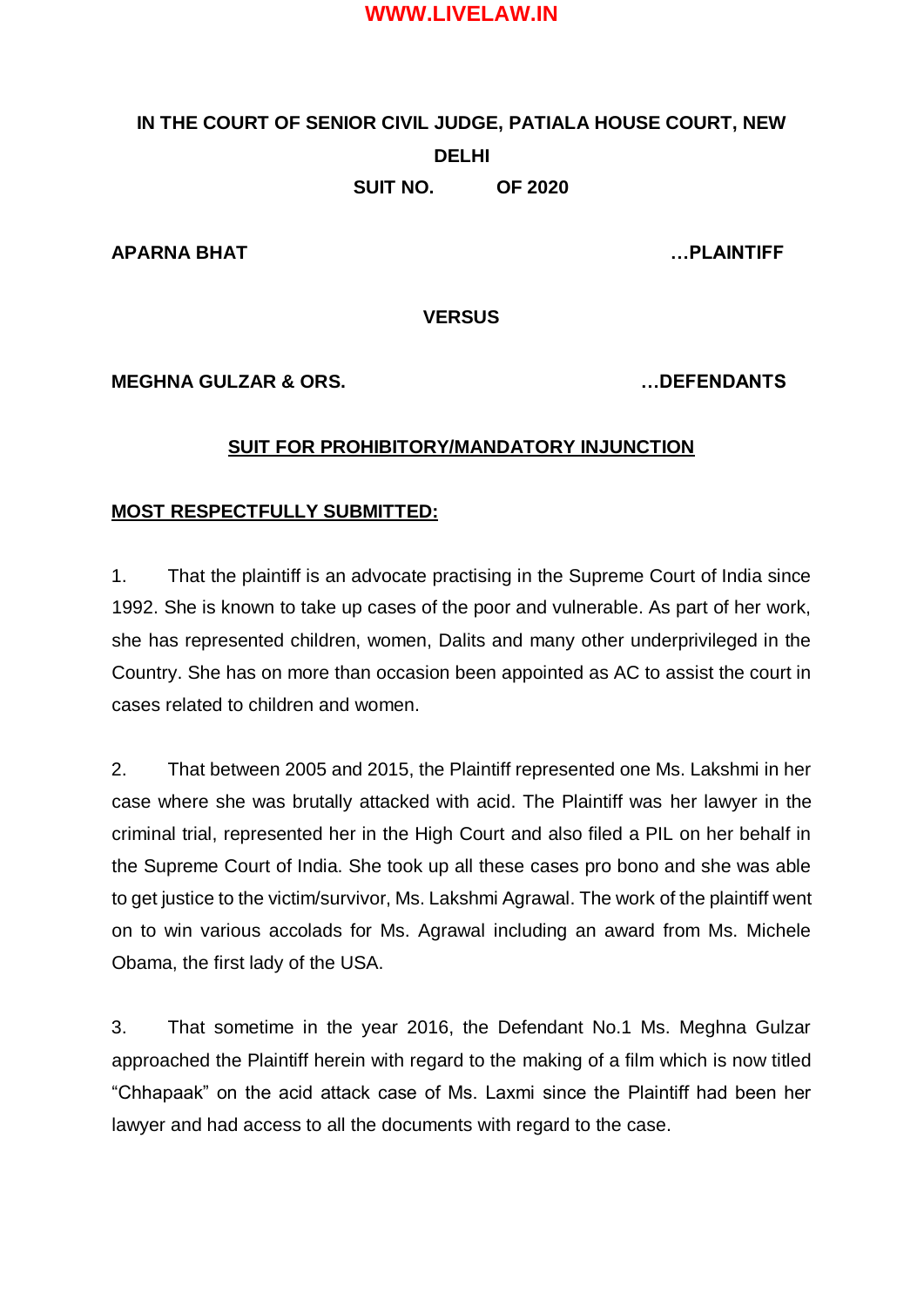4. That the Defendant No. 1 had shared a rough draft of the film's script with the Plaintiff herein. The said draft included the following as part of the end credits of the film:

"Aparna Bhat continues to fight cases of sexual and physical violence against women."

5. That between 2016 and 2019, the defendant no.1 had consulted the Plaintiff extensively for the purposes of her script for the film and taken inputs from her. Multiple drafts of portions of the script were sent to the Plaintiff herein by the Defendant No. 1 for revision and for feedback.

6. That the Defendant Ms. Gulzar and the Plaintiff had multiple oral conversations with regard to Laxmi's story and the respective court cases before the Trial Court, High Court and the Supreme Court of India. The Defendant Ms. Gulzar and the Plaintiff had also personally met two times in New Delhi during the course of such discussions.

7. That the Plaintiff extended all cooperation and assistance to the Defendant Ms. Gulzar to ensure authenticity to the film. The Plaintiff, after consulting with Ms. Laxmi, shared all the documents and court files available with her with the Defendant Ms. Gulzar. The Plaintiff had also enabled the Defendant's staff to have access to the premises of the Supreme Court of Indian and the Delhi High Court for the purpose of ensuring authenticity to the court scenes depicted in the film "Chhapaak".

8. That the Plaintiff was made aware of the existence of a contract between the Defendant and Ms. Laxmi with regard to Ms. Laxmi's story being used for the movie.

9. That the Defendant had explicitly conveyed to the Plaintiff that once the film is released, everyone one would know that it was the Plaintiff who had argued the case. The clear inference from such a statement is that the film would clearly acknowledge the Plaintiff's role as the advocate in Ms. Laxmi's case.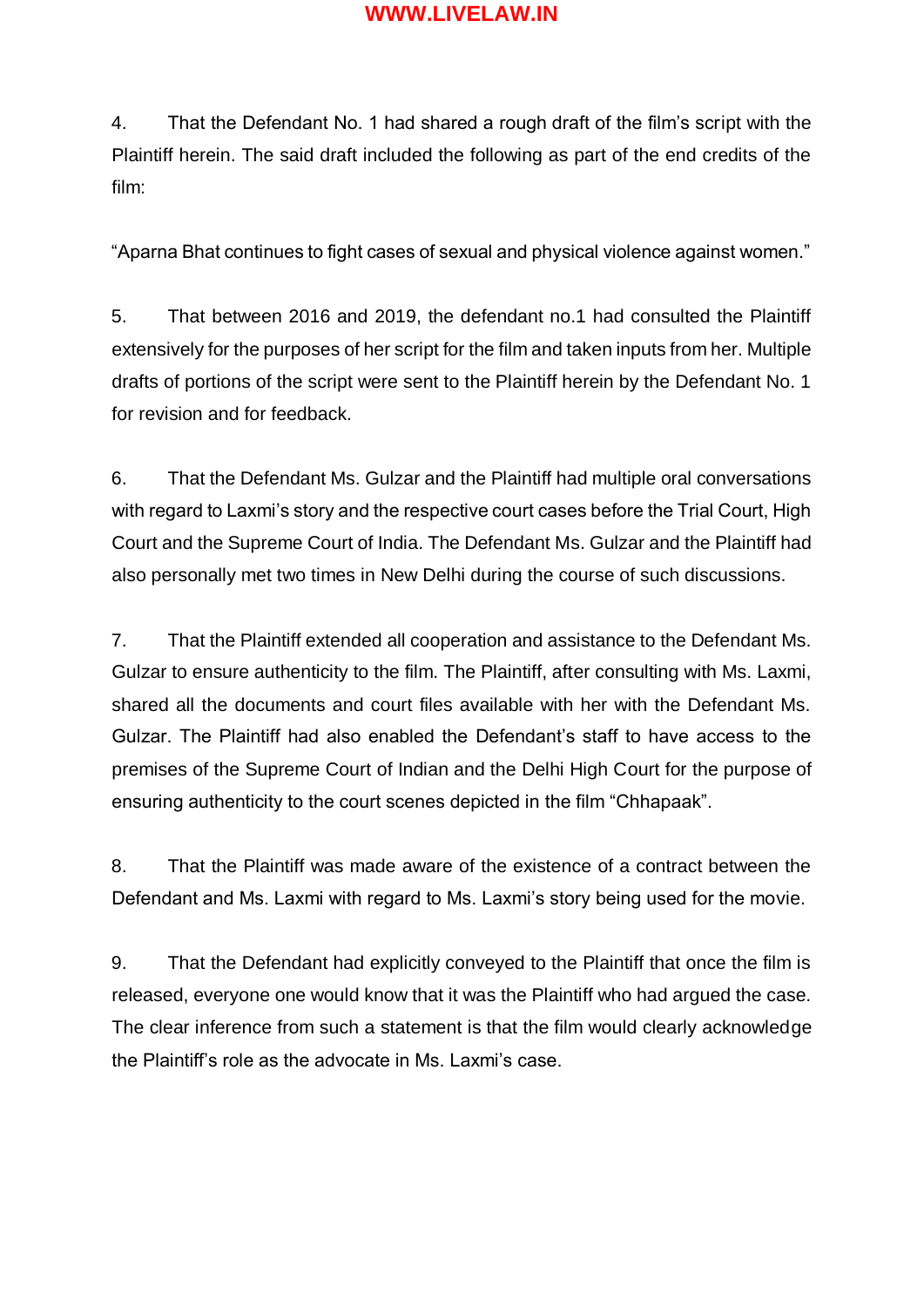10. That until the time that the press events and trailer release for the film "Chhapaak" were being done, the Plaintiff herein had no indication that the acknowledgment guaranteed to her had been removed.

11. That it is only on 07.01.2020 when the Plaintiff went for the premiere viewing of the film "Chhapaak" in PVR Chanakyapuri, New Delhi that the Plaintiff found that there was no acknowledgment for the work put in by the Plaintiff. It is only when the Plaintiff questioned the Defendant No. 1 on 07.01.2020 after the film premiere that the Defendant No. 1 informed her that a decision had been made to not acknowledge any of the persons involved.

12. That the Plaintiff addressed the issue again with the Defendant No. 1 through email communication on 07.01.2020 and received a response from her which stated that she would revert after the public release of the movie on 10.01.2020. (enclosed as ANNEXURE ).

13. That the film "Chhapaak" is scheduled for public release on 10.01.2020.

14. That the Plaintiff had given all possible assistance to the making of the film and to ensuring that the film remains true to the real story. Such assistance was given based on guarantees that the Plaintiff's contribution would be acknowledged.

15. That the Plaintiff also sent a legal notice to the Defendants herein but to no use. The office copy of Legal Notice sent along with proof of posting is enclosed herewith.

16. That left with no other option the plaintiff has to knock the doors of this Hon'ble Court seeking justice and kind intervention.

17. That the Trial Court with respect to Ms. Laxmi's case took place in Patiala House Court, New Delhi and the Supreme Court case took place in the Supreme Court of India. That the Plaintiff went on 07.01.2020 for the premiere release of the film "Chhapaak" in PVR Chanakyapuri, New Delhi. That it is for these reasons that the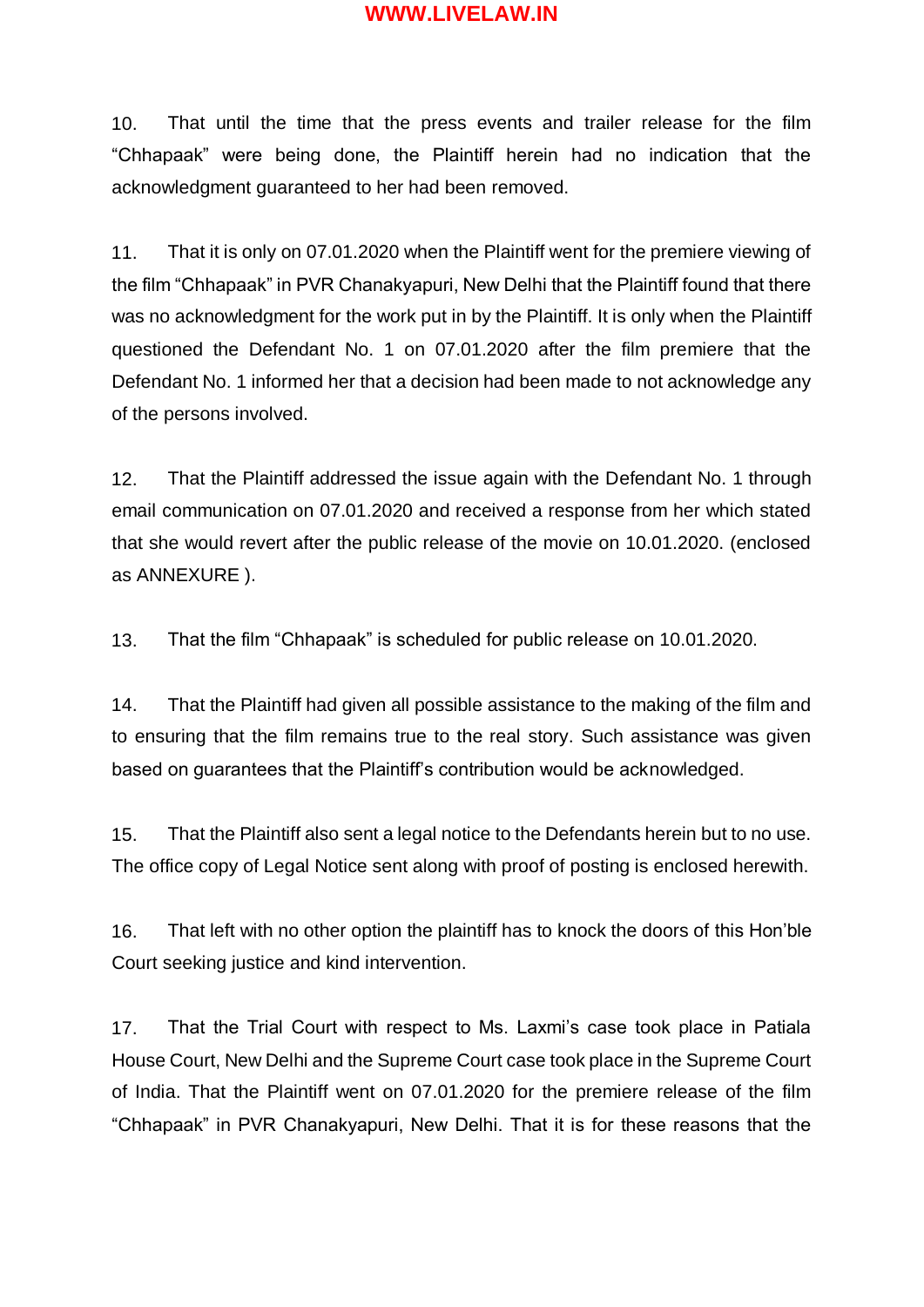present Suit falls within the local jurisdiction of this Hon'ble Court hence this Hon'ble Court has territorial jurisdiction to entertain the present suit.

18. That the cause of action arose when the Defendant No. 1 first approached the Plaintiff with regard to the film. That it further arose when the Defendant No. 1 sent a rough draft of the script to the Plaintiff which included an acknowledgement to the Plaintiff. That it further arose when the Defendant No. 1 had explicitly conveyed to the Plaintiff that once the film is released, everyone would know that the Plaintiff did the case. That it further arose when the Plaintiff extended all cooperation and assistance to the Defendant Ms. Gulzar to ensure authenticity to the film.

19. That the suit has been valued with proper Court fee which has been affixed thereupon for the purpose of valuation of the suit.

#### **PRAYER**

That in light of the facts and circumstances mentioned herein above it is therefore most respectfully prayed that:

a) A decree of prohibitory/mandatory Injunction be passed against the defendants and in favour of the plaintiff, directing the defendants and its officials to restrain the public release of the film on 10.01.2020;

b) Cost of the proceedings / suit be also awarded in favour of the plaintiff and against the defendant;

c) Grant mandatory injunction for inclusion of the Plaintiff's name in acknowledgments as promised/accepted by the Defendant in communication dated 17.11.2018 prior to the release of the film on 10.01.2020;

d) Such other or further orders as this Hon'ble Court may deem fit and proper in the facts and circumstances of the case be.

Plaintiff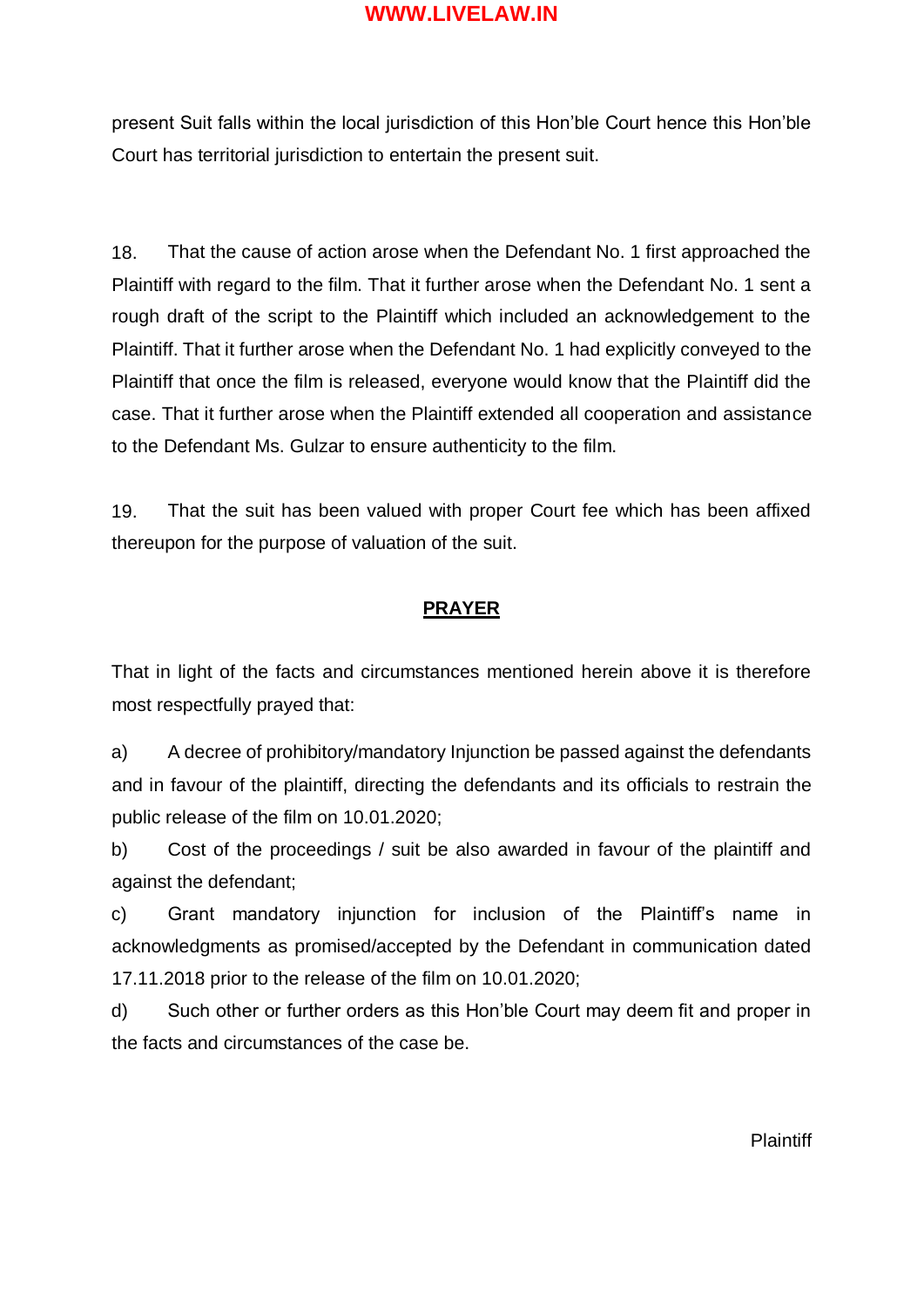**Through** Mr. Pukhrambam Ramesh Kumar (Enrol. No. M-794/1999)

> Ms. Shivangi Singh (Enrol. No. D-2838/2013)

Place: New Delhi Date: 08.01.2020

#### **VERIFICATION**

Verified at Delhi this 8<sup>th</sup> day of January 2020, that the contents of Para 1 to 15 of the above suit are all true and correct to the best of my knowledge and that para 16 to 19 of the plaint are true upon information received and believed to be true and correct. Last para is the prayer to this Hon'ble Court.

**Plaintiff** 

**IN THE COURT OF SENIOR CIVIL JUDGE, PATIALA HOUSE COURT, NEW DELHI SUIT NO. OF 2020**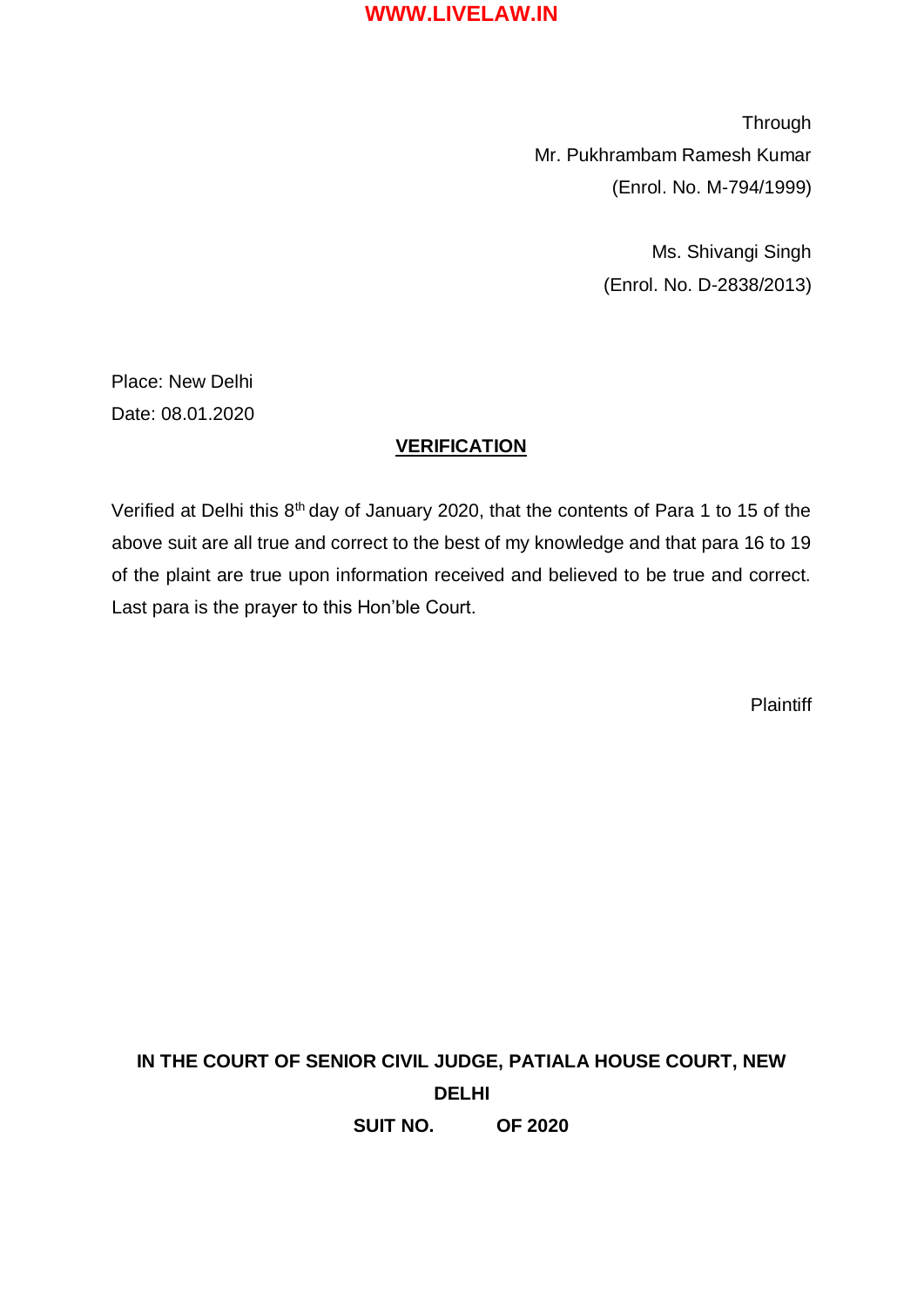# **APARNA BHAT …PLAINTIFF**

#### **VERSUS**

#### **MEGHNA GULZAR & ORS. …DEFENDANTS**

#### **APPLICATION UNDER ORDER 39 RULE 1 AND 2 R/W SECTION 151 CPC**

1. That the plaintiff is an advocate practising in the Supreme Court of India since 1992.

2. That between 2005 and 2015, the Plaintiff represented one Ms.Lakshmi in her case where she was brutally attacked with acid. The Plaintiff was her lawyer in the criminal trial, represented her in the High Court and also filed a PIl on her behalf in the Supreme Court of India. She took up all these cases pro bono and she was able to get justice to the victim/survivor, Ms.Lakshmi Agrawal. The work of the plaintiff went on to win various accoladed for Ms.Agrawal including an award from Ms.Michele Obama, the first lady of the USA.

3. That sometime in the year 2016, the Defendant No.1 Ms. Meghna Gulzar approached the Plaintiff herein with regard to the making of a film which is now titled "Chhapaak" on the acid attack case of Ms. Laxmi since the Plaintiff had been her lawyer and had access to all the documents with regard to the case.

4. That the Defendant No.1 had shared a rough draft of the film's script with the Plaintiff herein. The said draft included the following as part of the end credits of the film:

"Aparna Bhat continues to fight cases of sexual and physical violence against women."

5. That between 2016 and 2019, the defendant no.1 had consulted the Plaintiff extensively for the purposes of her script for the film and taken inputs from her. Multiple drafts of portions of the script were sent to the Plaintiff herein by the Defendant No. 1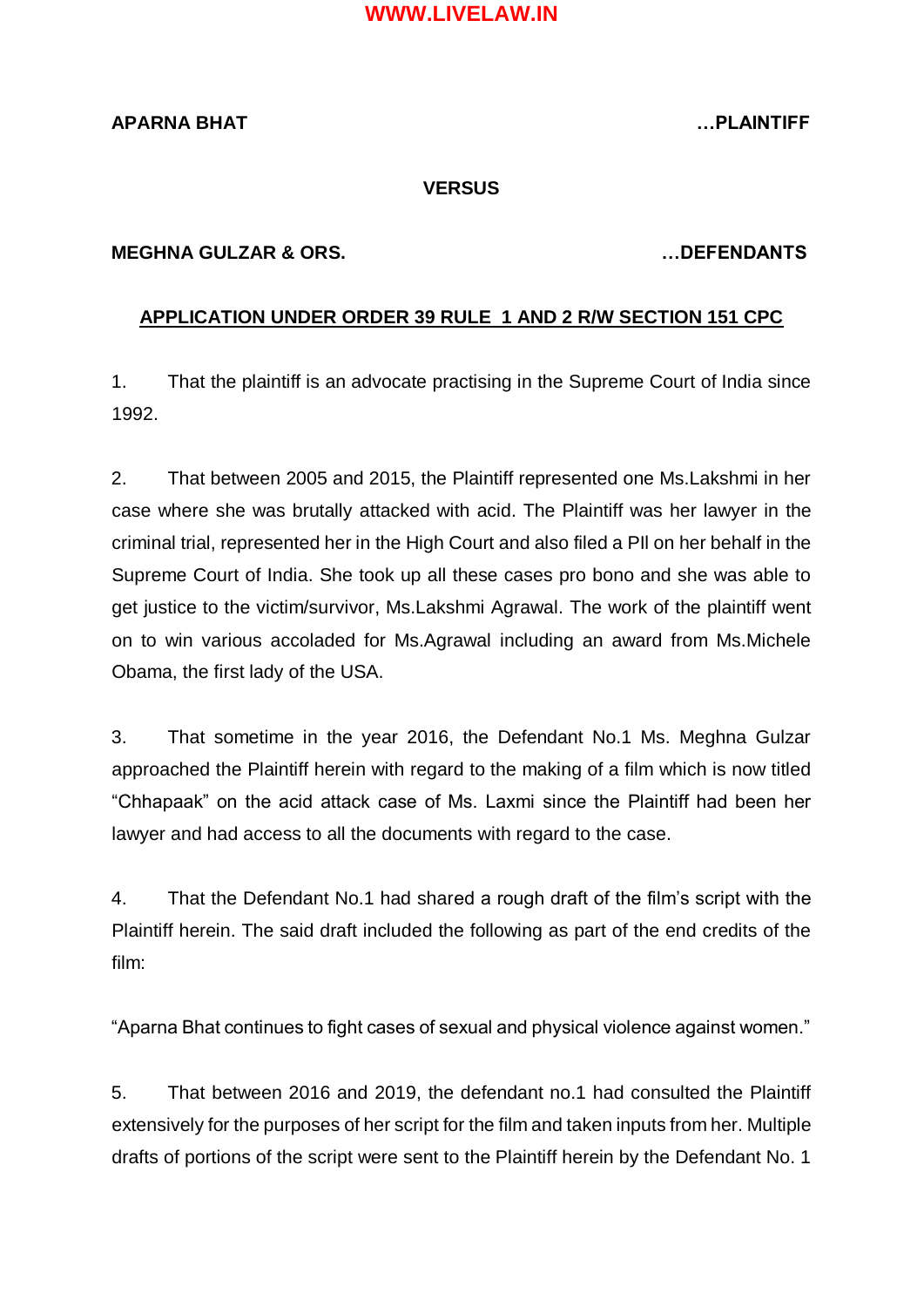for revision and for feedback. The Defendant number 1 had also met the plaintiff on a couple of occasions.

6. That the Plaintiff extended all cooperation and assistance to the Defendant Ms. Gulzar to ensure authenticity to the film. The Plaintiff, after consulting with Ms. Laxmi, shared all the documents and court files available with her with the Defendant Ms. Gulzar. The Plaintiff had also enabled the Defendant's staff to have access to the premises of the Supreme Court of Indian and the Delhi High Court for the purpose of ensuring authenticity to the court scenes depicted in the film "Chhapaak".

7. That the Defendant had explicitly conveyed to the Plaintiff that once the film is released, everyone one would know that it was the Plaintiff who had argued the case. The clear inference from such a statement is that the film would clearly acknowledge the Plaintiff's role as the advocate in Ms. Laxmi's case.

8. That until the time that the press events and trailer release for the film "Chhapaak" were being done, the Plaintiff herein had no indication that the acknowledgment guaranteed to her had been removed.

9. That it is only on 07.01.2020 when the Plaintiff went for the premiere viewing of the film "Chhapaak" in PVR Chanakyapuri, New Delhi that the Plaintiff found that there was no acknowledgment for the work put in by the Plaintiff. It is only when the Plaintiff questioned the Defendant No. 1 on 07.01.2020 after the film premiere that the Defendant No. 1 informed her that a decision had been made to not acknowledge any of the persons involved.

10. That the film "Chhapaak" is scheduled for public release on 10.01.2020.

11. That it is imperative that an interim stay be granted on the release of the film "Chhapaak".